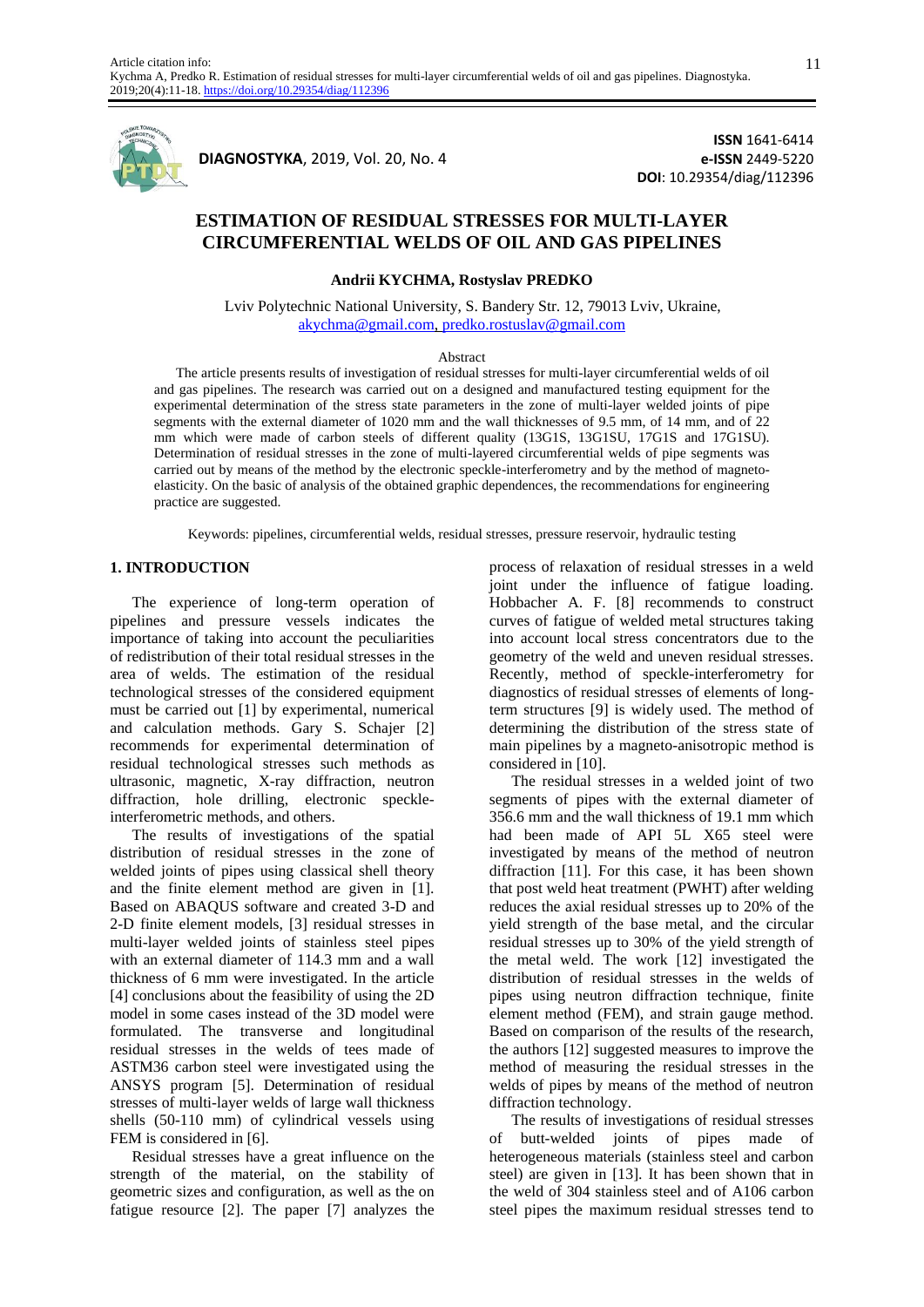arise from the side of a stainless steel pipe, which causes an unbalanced distribution of residual stresses.

With the help of strain gauges [14], multi-layer joints of pipes with external diameter of 323.9 mm and wall thickness of 24.3 mm were investigated [14]. It has been established that in the strip specimen the residual stresses are compressive stresses in the facing layer of the weld and tensile stresses in the root weld. This indicates the effect of residual bending stresses that arose during the formation of the pipe from the sheet [2]. It was found in the paper [15] that for the girth weld of two segments of the pipes the value of the circular residual stresses essentially depends on the angle of the placement of the starting point of the welding referenced clock-wise arrow. Features of the distribution of residual stresses for "Short repair" and "Long repair" of girth welds for pipes of 316H stainless steel whose outside diameter is 432 mm and the wall thickness 19.6 mm are described in [16]. In the paper [17], the estimation of technical state of multi-layer welded joints of 10G2S1 steel of pipes whose external diameter is of 529 mm and wall thickness of 7 mm is considered. On the bases of fractographic features of the operational degradation of metal welded joints, reduction of the resistance of the grains themselves to brittle fracture is visualized.

The author of [18] investigated the effect of PWHT of V-shaped welded joints of A106-GRB steel pipes on the magnitude of axial and circular residual stresses. It has been experimentally established that after PWHT axial residual stresses almost vanish, and residual circular stress decrease to 60%. The British Standard BS 7910 [19] provides for testing of welded tubular structures for leak proof test and strength under increased internal pressure or overload testing before starting to operate and after a certain period of operation, or under conditions of their repair or modernization. In [20], it is asserted that pressure test (such as a hydrotest or proof test) causes decrease technological residual stresses.

Theoretical foundations of the calculationexperimental method for determining the residual technological stresses in welds are considered in [21]. The peculiarities of the application of the calculation-experimental method for the determination of the stress-strain state of welded joints using the electromagnetic method are given in [22].

From the literature review, it is clear that the residual technological stresses of pipelines significantly affect the reliability of their welded joints and can lead to emergency situations. This problem is a very multi-factor problem, which depends on various parameters: type of welding, shape of the ends of the pipes, temperature regime of welding, standard quality of the material, electrodes, and others. In the literary review, different types of welded joints of pipes obtained by means of automatic welding or welding with

rotating the welded joint are considered. Such a technology of welding various types of pipes ensures a constant value of the speed of the electrode movement and a stable useful net heat input.

This article investigates weld joints of pipes that are made using the technology used to replace a damaged section of a pipeline in a trench using manual welding without rotating the weld joint. This welding technology of pipe sections has a number of features and has been but insufficiently investigated. Therefore, the aim of this work is to study the residual stresses in the zones of multilayer welded joints of pipes whose external diameter is 1020 mm, welded joints which are made in trench conditions without rotating the weld joint. Such a technology is widely used in the long-term operation of pipeline systems for the transportation of oil, gas, and other substances. We hope that the results presented by us will, to some extent, enrich the information on a better understanding of this urgent problem.

## **2. EXPERIMENTAL EQUIPMENT**

The research was carried out on a designed and manufactured testing equipment for the experimental determination of the stress state parameters in the zone of multi-layer welded joints of pipeline segments (Fig. 1 - Fig. 3).

The basic diagram of the pressure reservoir of the testing equipment is shown in Fig.1. The testing equipment includes: a pressure reservoir made of five segments of pipes 1-5 (Fig. 1) whose external diameter is 1020 mm welded together, and two semi-spherical bottoms 6 being welded at the butts; pumping station 7; pressure gauge 8; storage tank 9; and ball valves 10-13. The pressure reservoir was filled with water, and with the help of pumping station 7 it created internal pressure measured by the pressure gauge 8 (Fig.1).

The pumping station enables us to create a pressure in the pressure reservoir up to 15 MPa. According to the Instruction issued by Ukrtransgaz enterprise, before the operation, the pipeline with an outside diameter of 1020 mm is to be tested under a pressure of 7.5 MPa. The tests described in the article were performed with a maximum pressure of 6 MPa. Determination of the hoop and axial stresses in the segments of the pressure reservoir caused by the pressure was carried out by means of calculation and experimentally [23], using the device "MESTR-411".

The cylindrical segments of pipes 1-5 had been made of carbon steel of different qualities 13G1S, 13G1SU, 17G1S, and 17G1SU; and the semispherical bottoms 6 had been made of 09G2S steel.

In this paper, we shall dwell on the study of multi-layer circumferential final welded joint 14, of segments of the pipes 4 and 5 of the pressure reservoir (Fig. 1), and of circumferential weld of individual experimental shell 15 (Fig. 2), geometric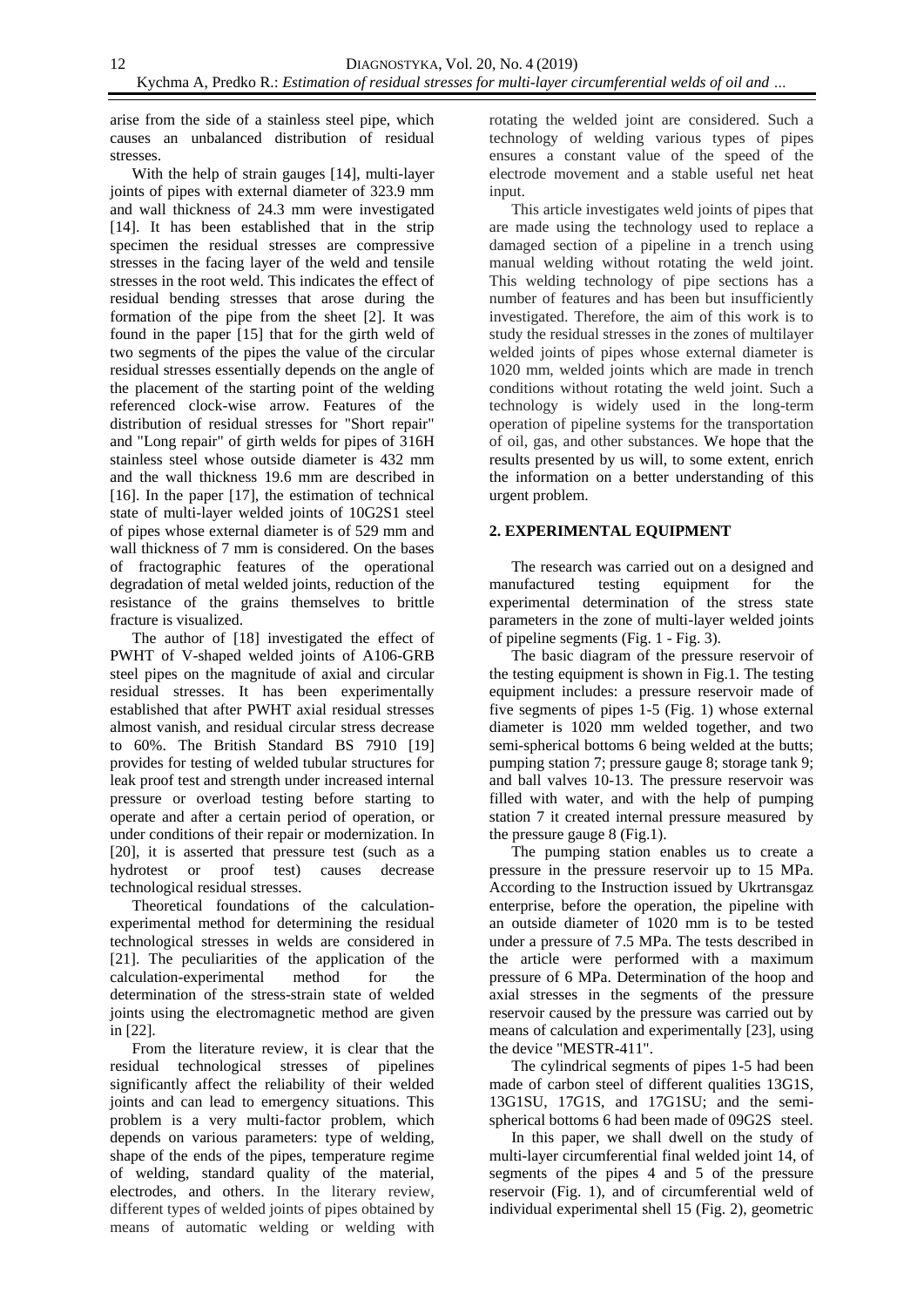sizes and design of the ends of pipes are presented in Fig. 4.

The welding of the final joint 14 of the reservoir was performed at t=15  $^{\circ}$ C, experimental test at t=21  $\rm{^{0}C}$ . The segments of the pipe whose wall thickness are 9.5 mm were made of 13G1SU steel, and



Fig. 1. Pressure reservoir of the testing equipment



Fig. 2. Definition by method of electronic speckle-interferometry of residual stresses in zone of multi-layered circumferential welds of individual experimental shells made of two segments of pipes

segments of pipe whose wall thickness are 14 mm were made of 17G1SU steel. The weld of an individual experimental shell 16 had been made between two segments of pipes whose external diameter are 1020 mm and a wall thicknesses of 22 mm (Fig. 2). The segments, which had been made of different qualities steels (13G1SU and 17G1SU) were also investigated.

All welds under the investigation were made in three layers. The configuration of the ends of the segments of pipes 4 and 5 of pressure reservoir (Fig. 1) and the individual experimental shell 15 (Fig. 2) consisting of the two pipe segments with wall thicknesses of 9.5 mm and 14 mm are shown in Fig. 4.The ends of the pipe segments of the individual experimental shell 16 (Fig. 2) have been made of pipe segments of the same thicknesses of 22 mm, and their ends have been made with a symmetrical configuration. The configuration of the ends of the welded pipe segments, the required number of layers, the type and size of the electrodes and welding modes are selected according to the Instruction issued by Ukrtransgaz enterprise concerning pipe welding under field conditions.

The chemical composition of the material of the used segments of pipes is given in Table 1, and their mechanical characteristics in Table 2.



Fig. 3. Determination of residual stresses in zone of multi-layer circumferential weld of segments of pipes of pressure reservoir by method of electronic speckle-interferometry

Welding regimes of the manufacturing of multilayered welded joints of pipe segments of the pressure reservoir and individual experimental shells are given in Table 3. The multi-layered circumferential welds were manufactured according to the technology used in field conditions during the implementation of the mounting welds without rotating the connecting segments of pipes.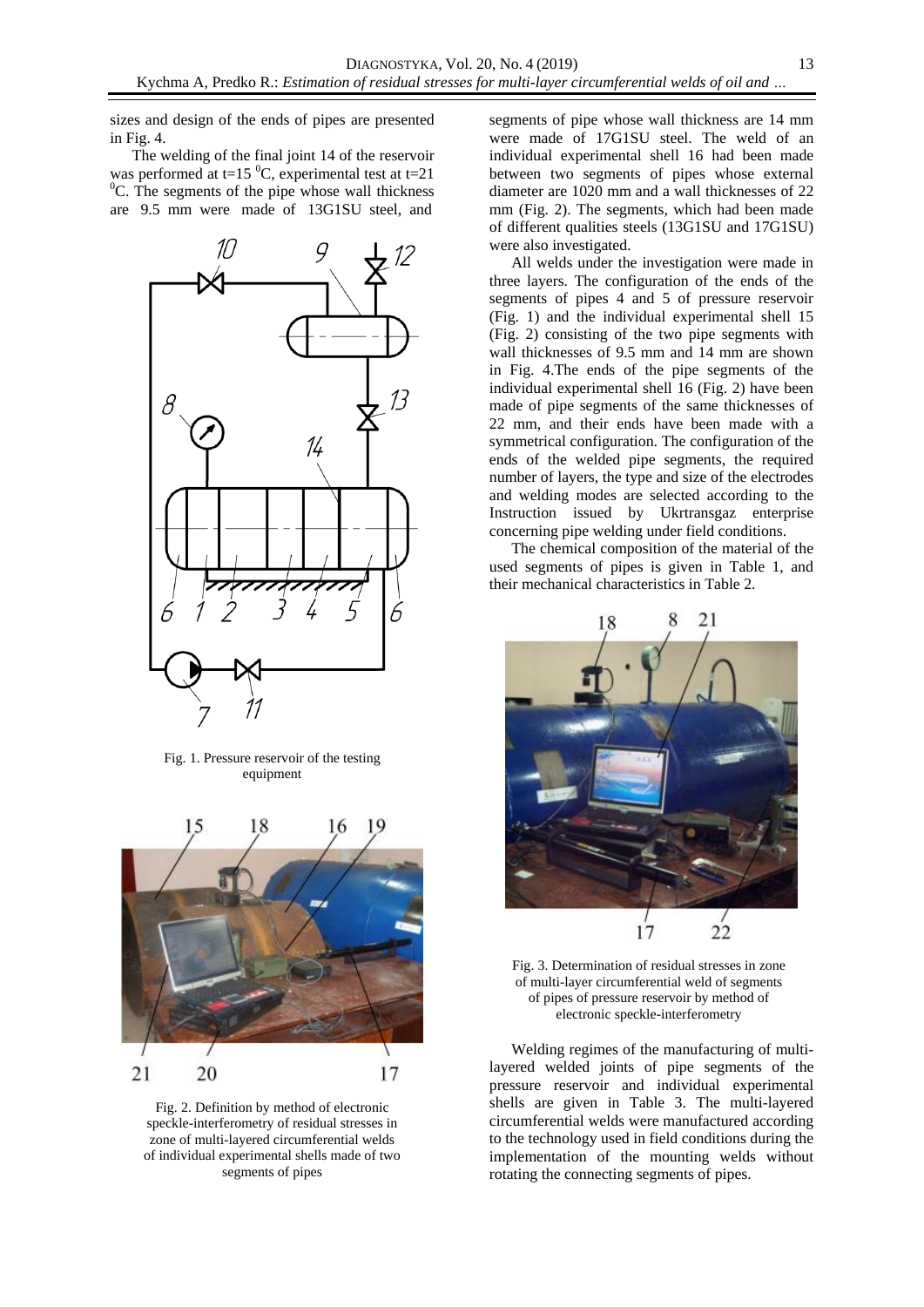

Fig. 4. Multi-layer circumferential welded joints of pipe segments

The multi-layer mounting welds were manufactured by means of UONI - 13/55P electrodes in threelayer: for the 1st layer  $I = 90...130$  A the diameter of the electrode 3.2 mm; for the 2nd and 3rd layers  $I = 130...210$  A, electrode diameter 4.0 mm. The resulting multi-layer mounting welds were thus not subjected to additional treatment. The quality verification of all multi-layer welded joints was conducted by external examination, by means of Xray and ultrasonic detection. Deviations from Standards PN-EN ISO 6520-1 and PN-EN ISO 17637 were not detected.

|          | Table 1. Chemical composition of steel pipes |
|----------|----------------------------------------------|
| Chemical | Quality of steel                             |

| Chemical    | Quality of steel |         |  |
|-------------|------------------|---------|--|
| composition | 13G1S-U          | 17G1S-U |  |
| $\%$        |                  |         |  |
| C           | 0.13             | 0.19    |  |
| Mn          | 1.54             | 1.42    |  |
| Si          | 0.50             | 0.48    |  |
| Ti          | 0.022            | 0.024   |  |
| Al          | 0.041            | 0.045   |  |
| S           | 0.006            | 0.02    |  |
| P           | 0.022            | 0.017   |  |
|             | 0.04             | 0.03    |  |

Table 2. Mechanical characteristics of steel pipes

| Parameter                                   | Quality of steel |         |  |
|---------------------------------------------|------------------|---------|--|
|                                             | 13G1S-U          | 17G1S-U |  |
| Ultimate strength<br>$\sigma_{\rm B}$ , MPa | 600              | 570     |  |
| Yield strength $\sigma_T$ ,<br><b>MPa</b>   | 420              | 390     |  |
| Strain $\delta$ , %                         | 26               | 27      |  |
| Impact toughness<br>KCV, J/cm <sup>2</sup>  | 71               | 58      |  |

Table 3. Welding regimes during non-rotating manufacturing of welded joints of segments of pipes

| Layer<br>of<br>weld | Welding<br>current<br>$I_c$ , A | Voltage<br>on the<br>arc $U_a$ , V | Diameter<br>of<br>electrodes<br>$D_e$ , mm | Quality of<br>electrodes<br>UONI- |
|---------------------|---------------------------------|------------------------------------|--------------------------------------------|-----------------------------------|
|                     | 100                             | 22                                 |                                            | 13/55P                            |
| 7                   | 150                             | 20                                 |                                            |                                   |
|                     | 150                             | ንበ                                 |                                            |                                   |

### **3. PROCEDURS AND RESULTS**

In pipelines with outside pipe diameters of 820- 1420 mm and wall thicknesses of 8-30 mm, the radial residual stresses in the weld zone are much less than the hoop and axial residual stresses. Thus, the determination of residual stresses in the weld areas of such pipelines can be performed using a two-dimensional model of shell theory.

Determination of hoop and axial residual stresses was carried out by fixing the change of two interferometric patterns in the direction along the axis of the pipeline segment (axial stresses) and in the direction perpendicular to the longitudinal axis of the pipeline segment (hoop stresses).

Determination of residual stresses in the zone of welds of individual experimental shells (Fig. 2) and in the zone of welds of segments of pipes of a pressure reservoir (Fig. 3) were carried out using the method of electronic speckle-interferometry. The basis of this method [24] is the ability of laser radiation to create a certain structure during reflection from the surface of the measuring. During displacement, which occurs due to deformation, for example, when drilling a 2 mm deep hole of 2 mm diameter, there emerges a change in speckle image. Using the information obtained, by means of a special software, the values of residual stresses at the selected points near the circumferential weld of the pipe segments were determined in the axial and the circular directions. The speckle-interferometry complex (Fig. 2 and Fig. 3) includes a laser 17, a compact speckleinterferometer with ССD-camera 18, optical fiber 19, optical signal transducer into digital signal 20, personal computer 21, drill with drill-bench 22. At a distance of 70 mm from the axis of the weld along a generative of the shell with a wall thickness  $t=14$ mm (with a certain step) there were drilled nonthrough holes of a diameter of  $d=2$  mm and a depth of  $h^*=2$  mm. As a result of drilling a non-through hole, an elastic reduction of the residual stresses in the pipe segments occurs, which was recorded by two speckle-images.

Having taken into account these changes, the values of residual stresses at the control points in the zone of the circumferential weld of the pipe segments in the axial and the circular directions were calculated. The measurement was carried out symmetrically about the axis of the weld. The distances from the axis of the weld took the following values: - 70, - 55, - 40, -30, -20, -10, +  $10 + 20 + 30 + 40 + 55 + 70$  mm.

The averaged characteristics of the residual stresses in the area of the aforesaid multi-layer weld joint of the pressure reservoir were also determined by means of the method of magneto-elasticity (Fig. 5). Measuring tract (Fig. 5) included a stress gauge 23, a transducer type sensor 24, a bench 25 for mounting the sensor 24, and elastic elements 26 for fixing the bench 25. The "MESTR-411" device was used according to the method suggested in [23] for determining the residual stresses in the welds of the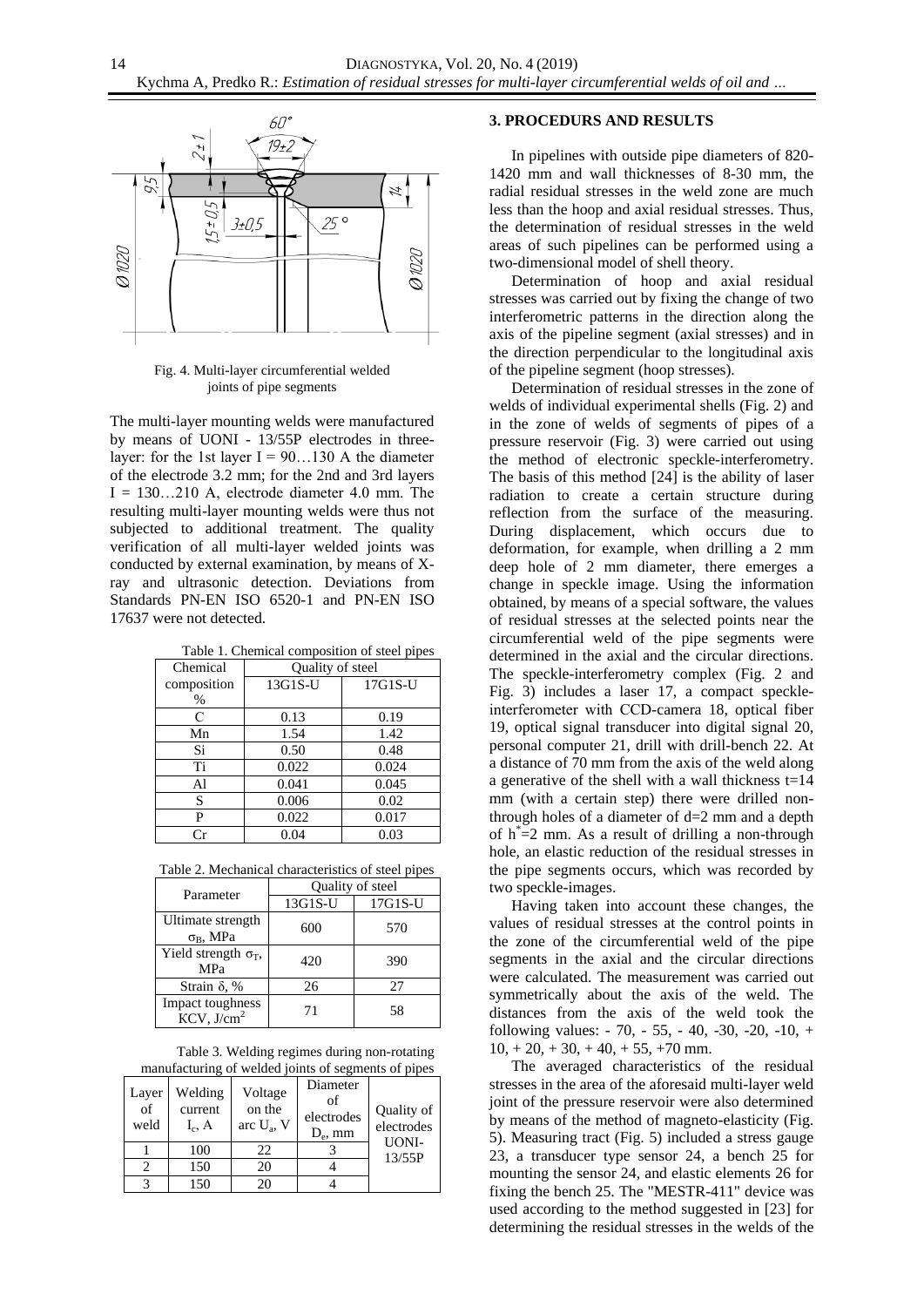pipelines. The results of this method for determining the residual stresses in the zone of welds [23] showed good convergence with the results of the determination of similar residual stresses using strain gauge method.

The obtained results of the study were processed using the calculation-experimental method [21], taking into account the refined methodology [25].

In Fig. 6 the graphical dependences of the hoop σ<sub>1</sub> (curve 1) and axial σ<sub>2</sub> (curve 2) residual stresses as a function of distance from the axis of the





controlled multi-layer weld of individual experimental shell 15 at the outer surface of pipe segments with wall thicknesses of 9.5 mm and of 14 mm with external diameter of 1020 mm are shown; and in Fig. 7 that for equally-thick individual experimental shell 16 on the outer surface of pipe segments with a wall thickness of 22 mm and external diameter of 1020 mm. Distribution of hoop residual stresses  $\sigma_1$  and of axial residual stresses  $\sigma_2$  on outer surface of multilayer the welding joints of individual experimental shells 15 and 16 which were determined by the speckle-interferometry method designated by curve-1 and curve-2 and results which were determined by calculation-experimental method using the magneto-elasticity method designated by squares and asterisks respectively (Fig. 6, Fig. 7).

To determine the influence of hydraulic testing of pipelines for residual stresses, the following experiment was conducted. Multi-layer final welded joint 14 (Fig. 1) of segments of pipes with outer diameter of 1020 mm and wall thicknesses of 9.5 mm and of 14 mm (Fig. 3 and Fig. 5), which were part of the pressure reservoir, were investigated. This distribution is presented for outer surface of welding different-thickness joint of the pressure reservoir. The segments of pipes were



Fig. 6. Distribution of hoop residual stress  $\sigma_1$ (curve-1) and of axial residual stress  $\sigma_2$  (curve-2) in the outer surface of multi-layer the welding joint of individual experimental shell 15 (Fig. 2 ) as function of the distance from the weld axis (the curve on the graphs correspond to the experimental data which are determined by the speckle-interferometry method; designated by squares and asterisks respectively; the hoop and axial residual stresses obtained by calculationexperimental method using the magneto-elasticity method)





made of the 13G1SU steel and of 17G1SU steel, resptevily; the chemical composition and mechanical characteristics of them are given in Table. 1 and in Table. 2. Gas pipelines of these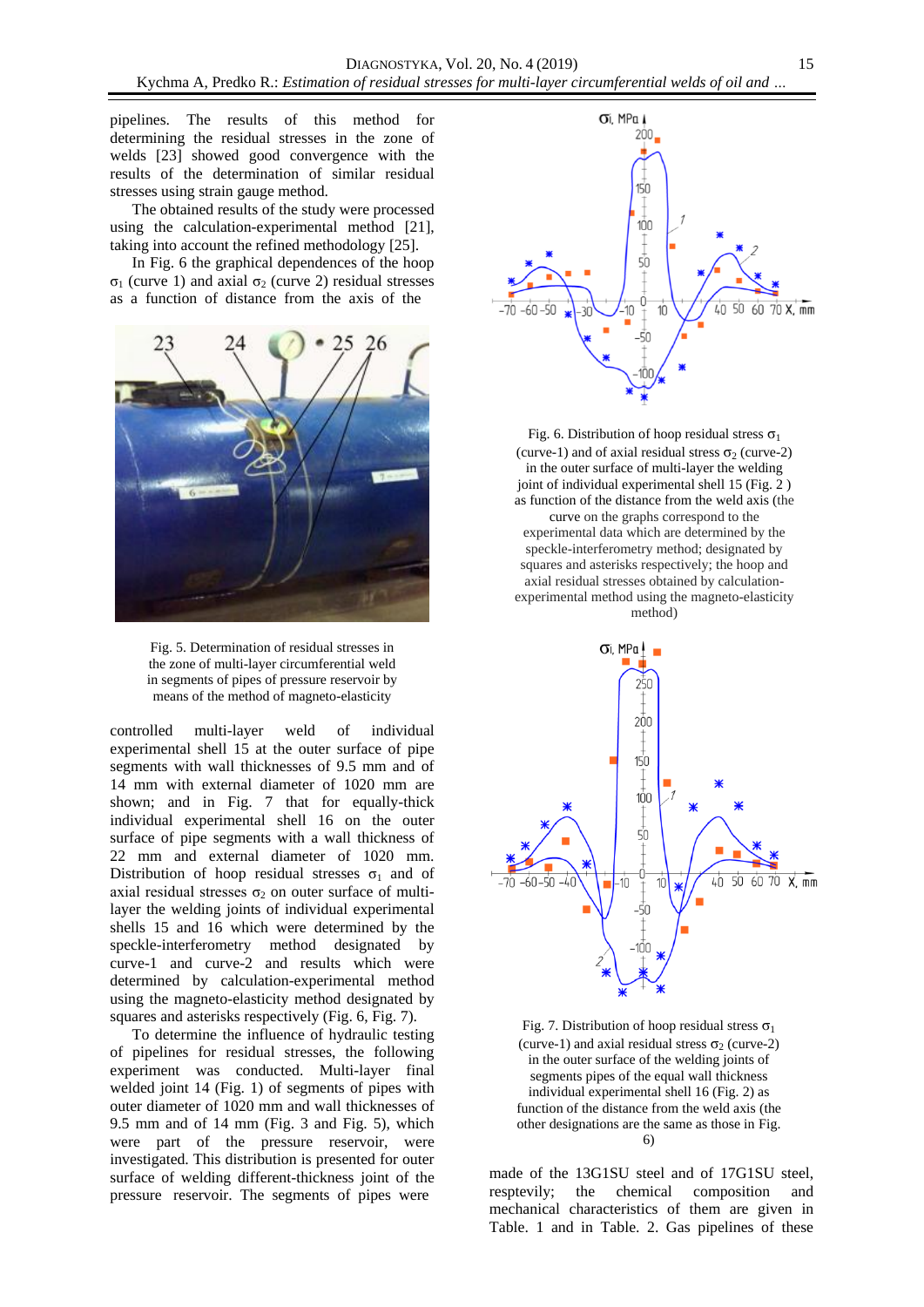parameters are operated in Ukraine with a working pressure of 4.0…5.5 MPa. Hydraulic testing of the pressure reservoir was carried out at a pressure of 6.0 MPa. In Fig.8, the corresponding curves 1 and 3, which represent the values of hoop and axial residual stresses in final welded joint of the pressure reservoir before hydraulic testing, and the curves 2 and 4 the values of hoop and axial residual stresses after hydraulic testing are presented.



Fig. 8. Distribution of hoop residual stress  $\sigma_1$ before conduct (curve-1) and after conduct (curve-2) of the hydrotest and that of axial residual stress  $\sigma_2$  before conduct (curve-3) and after conduct (curve-4) of the hydrotest in outer surface of welding joints different-thickness joints of the pressure reservoir as function of the distance from the weld axis (the other designations are the same as those in Fig. 6)

Distribution of hoop residual stresses and of axial residual stresses in the final welding joint on the pressure reservoir which were determined by calculation-experimental method using the magneto-elasticity method designated by squares and asterisks respectively (Fig. 8).

Graphic dependencies (Fig. 8) show that after hydraulic testing of pressure reservoir the hoop residual stresses  $σ_1$  decreased by 5...7 %. (curves 1 and 2), and axial  $\sigma_2$  by 15…20 % (curves 3 and 4). Thus, for a new pipeline before commissioning or after major repairs, the leak proof test enables us to detect imperfections and partially reduce the residual technological stresses of the metal of the welds and the metal of the near-weld zone. In this case, in the segments of the pipe with a less wall thickness the reduction of axial residual stresses is greater.

In Fig. 6 - Fig. 8, values of hoop residual stresses  $\sigma_1$  in the zone of welds which are determined using the calculation-experimental method are marked by squares; and the axial residual stresses  $σ<sub>2</sub>$  by asterisks. This distribution is

presented for outer surface in multi-layer circumferential welding joint 14 of segments of the pipes 4 and 5 of the pressure reservoir (Fig. 1), and welding joints of individual experimental shell 15 and 16 (Fig. 2) as function of the distance from the weld axis.

From the comparison of graphic dependences in Fig. 6 and in Fig. 8, it follows that for identical geometric sizes and configurations of welded of pipe segments the axial residual stresses  $\sigma_2$  in welded joints of these segments of pipes with fixed ends (Fig. 8) are higher than those in the case of free ends of pipes (Fig. 6).

Comparison of graphic dependencies 1-4 (Fig. 8) with corresponding values obtained by the calculation-experimental method confirms satisfactory qualitative and quantitative coincidence.

It is known that the rate of growth of fatigue cracks of pipeline segments in operational conditions depends on the stresses caused by the action of loads from the internal pressure and residual technological stresses. The residual stress component also influences the load cycle asymmetry coefficient. To evaluate the strength of a segments of a pipeline with crack-like defects, it is recommended to use the Failure Assessment Diagram (FAD) that allows two boundary states – fragile and viscous – to be analyzed simultaneously.

## **4. CONCLUSIONS**

• In the investigated multi-layer circumferential weld of two segments of pipes of a pressure reservoir with the wall thicknesses of 9.5 mm and of 14 mm (Fig. 8), there is a rather complicated stressed state. After hydraulic tests, the axial residual stresses  $\sigma_2$  decreased by 15-20 %, and the hoop stresses  $\sigma_1$  by 5-7 %. For such a welded joint in a segment of pipe of less wall thickness, the decrease in axial residual stresses  $\sigma_2$  is greater.

• Comparison of experimental dependences of hoop and axial residual stresses in the zone of welded joints obtained by speckle-interferometry with the corresponding values obtained by the calculation-experimental method with application of the method of magneto-elasticity (Fig.6 - Fig.8) confirms satisfactory convergence in both qualitative and quantitative aspects.

• Studies have shown that under the conditions which we had when manufactory the circumferential welds of two pipe segments with an external diameter of 1020 mm residual stresses can reach the value of (100-280) MPa. The value of the residual stresses obtained must be taken into account when determining the coefficients of the strength of the pipelines with crack-like defects during their long operation under conditions of nonstationary modes of loading (pipelines of compressor and pumping stations, steam pipelines of nuclear power plants). If necessary, measures to reduce the residual stresses must be undertaken.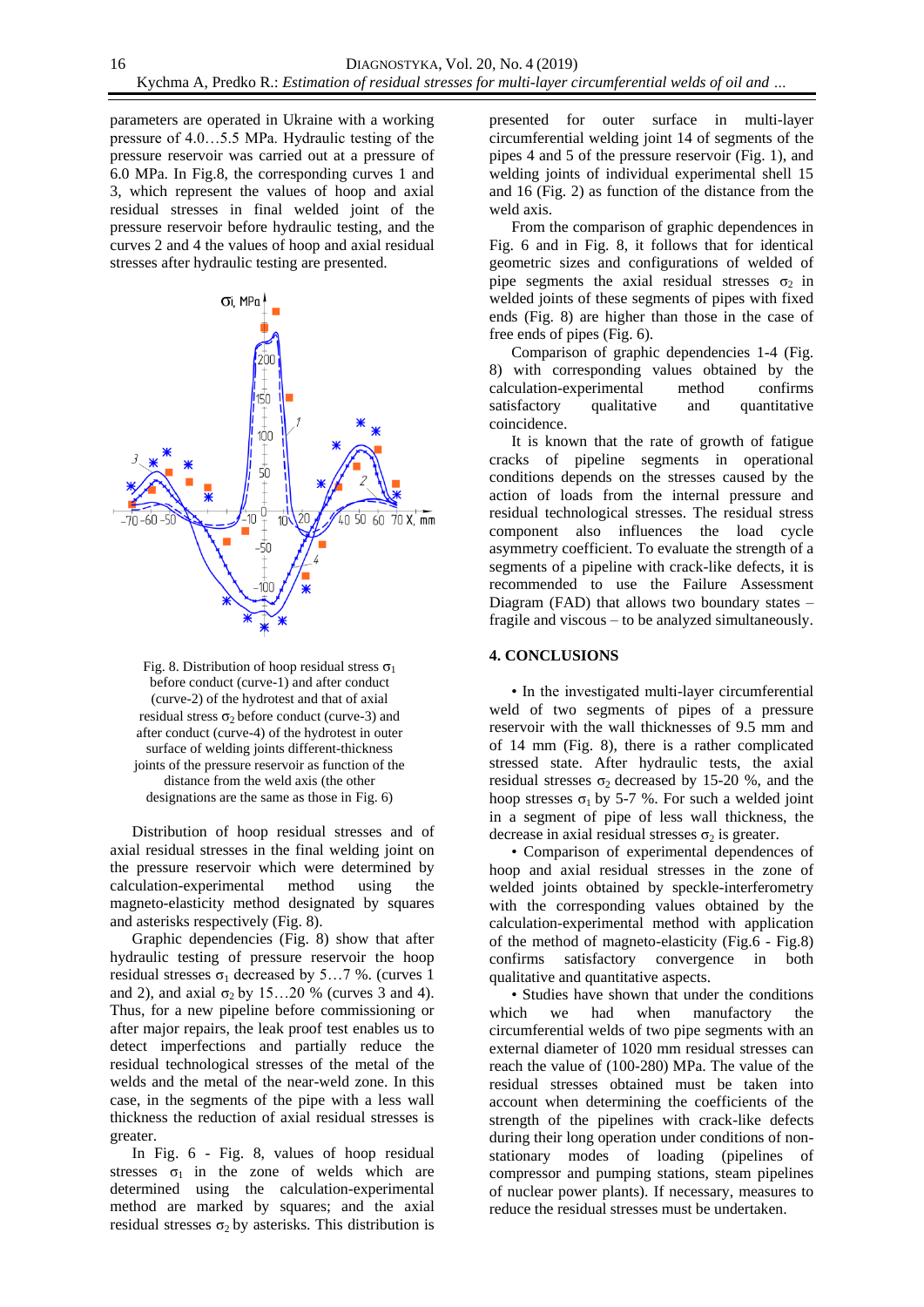### **REFERENCES**

- 1. Song S, Dong P, Zhang J. A full-field residual stress profile estimation scheme for pipe girth welds. Proceedings of the ASME 2012 Pressure Vessel & Piping Division Conference PVP2012-78560. <https://doi.org/10.1115/PVP2012-78560>
- 2. Schajer GS. Practical residual stress measurement methods. First Edition. 2013.
- 3. Deng D, Murakawa H. Numerical simulation of temperature field and residual stress in multi-pass welds in stainless steel pipe and comparison with experimental measurements. Computational Material Science. 2006; 37(3): 269-277. <https://doi.org/10.1016/j.commatsci.2005.07.007>
- 4. Xu J, Jia X, Fan Y, Liu A, Zhang C. Residual stress analyses in a pipe welding simulation: 3D pipe versus axi-symmetric models. Procedia Materials Science. 2014; 3: 511-516. <https://doi.org/10.1016/j.mspro.2014.06.085>
- 5. Safari H, Pourrajab R, Yaghootian A. Transverse and longitudinal stress analysis in reinforced welded oil branched pipes. MATEC Web of Conferences. 2018; 167: 02004. [https://doi.org/10.1051/matecconf/201816702004IC4](https://doi.org/10.1051/matecconf/201816702004IC4M) [M](https://doi.org/10.1051/matecconf/201816702004IC4M)
- 6. Wei RC, Xu SG, Wang C, Chen XD. Residual stresses in girth welded joint of layered-to-solid cylindrical vessels: a finite element model. Procedia Engineering. 2015; 130: 560-570. <https://doi.org/10.1016/j.proeng.2015.12.267>
- 7. Lu X, Hassan T. Residual stresses in butt and socket welded joints. Transactions, SMiRT 16, Washington DC, August 2001, Paper # 1983.
- 8. Hobbacher AF. Recommendations for fatigue design of welded joints and components. Second Edition. 2016, 150 p. ISSN 2365-4368 <https://doi.org/10.1007/978-3-319-23757-2>
- 9. Lobanov LM, Pivtorak VA. Diagnostics of structures by the methods of electron shearography and speckleinterferometry. Materials Science. 2014; 49(4): 442- 448. <https://doi.org/10.1007/s11003-014-9635-5>
- 10. Minakov SM. Distribution of normal components of stressed state of the main pipelines by magnetic anisotropy method. Technical Diagnostics and Nondestructive Testing. 2011; 3: 23-27.
- 11. Ren Y, Paradowska A, Eren E, Wang B. Challenges of measuring residual stresses in large girth welded pipe spools by neutron diffraction. Materials Research Proceedings. 2016; 2: 575-580. <http://dx.doi.org/10.21741/9781945291173-97>
- 12. Maekawa A, Oumaya T, Noda M, Takahashi S, Saito T. Residual stress distribution in austenitic stainless steel pipe butt-welded joint measured by neutron diffraction technique. Materials Science Forum. 2010; 652: 116-122. [https://doi.org/10.4028/www.](https://doi.org/10.4028/www.scientific.net/MSF.652.116) [scientific.net/MSF.652.116](https://doi.org/10.4028/www.scientific.net/MSF.652.116)
- 13. Akbari D, Sattari-Far I. Effect of the welding heat input on residual stresses in butt-welds of dissimilar pipe joints. Journal of Pressure Vessels and Piping. 2009; 86(11): 769-776.
	- <https://doi.org/10.1016/j.ijpvp.2009.07.005>
- 14. Mirzaee-Sisan A. Welding residual stresses in a strip of a pipe. International Journal of Pressure Vessels and Piping. 2018; 159: 28-34. <https://doi.org/10.1016/j.ijpvp.2017.11.007>
- 15. Dar NU, Qureshi EM, Hammouda MI. Analysis of weld-induced residual stresses and distortions in thinwalled cylinders. Journal of Mechanical Science and Technology. 2009; 23(4): 1118-1131.

<https://doi.org/10.1007/s12206-008-1012-6>

16. Bouchard PJ, George D, Santisteban JR, Bruno G, Dutta M, Edwards L, Kingston E, Smith DJ. Measurement of the residual stresses in a stainless steel pipe girth weld containing long and short repairs. International Journal of Pressure Vessels and Piping. 2005; 82: 299-310.

<https://doi.org/10.1016/j.ijpvp.2004.08.008>

- 17. [Krechkovs'ka](http://link.springer.com/search?facet-author=%22H.+V.+Krechkovs%E2%80%99ka%22) H, Yanovs'ky S, [Student](http://link.springer.com/search?facet-author=%22O.+Z.+Student%22) O, [Nykyforchyn](http://link.springer.com/search?facet-author=%22H.+M.+Nykyforchyn%22) H. Fractographic signs of the in-service degradation of welded joints of oil mains. Materials Science. 2015; 51 (2): 165-171.
- 18. Moradi M. Investigation of residual stresses on post weld heat treated A106-GRB steel pipe by holedrilling and FEM. International Journal of Mechanical Engineering and Robotics Research. 2017; 6(6): 519-523.

<https://doi.org/10.18178/ijmerr.6.6.519-523>

- 19. BS 7910:2013+A1:2015. Guide to methods the acceptability of metallic structures. British Standards Institute, London, UK, 2015.
- 20. API 579-1/ASME FFS-1. Fitness-for service. The American Petroleum Institute, June, 2016, 1320
- 21. [Osadchuk V, Banakhevych Yu, Ivanchuk](http://pcmm.ipm.lviv.ua/pcmm-2006-2e.htm) O. [Determination of the stressed state of main pipelines](http://pcmm.ipm.lviv.ua/pcmm-2006-2e.htm)  [in the zones of circular welds.](http://pcmm.ipm.lviv.ua/pcmm-2006-2e.htm) Materials Science. 2006; 42(2): 256-262.
- 22. Banachevych Yu, Dragilyev A. Design-experimental diagnostics of stress condition in the girth welded joints zone of pipelines by means of electromagnetic method. 37 International Conference Defektoskopie 2007. Prague, Czech republic. 2007: 11-16.
- 23. Dragilyev A, Banachevych Yu, Osadchuk V, Kychma A. Controlling and measuring equipment with dedicated software for diagnostics of pipeline sections near welding joints. Materials of the VII International Technical Conference."Risk management in pipeline operation". Plock, 2-3 June, 2005. 101-104.
- 24. Lobanov L, Pivtorak V, Savitsky V, Tkachuk G, Kiyanets I. Express control of quality and stressed state of welded structures using methods of electron shearography and speckle-interferometry. International Scientific-Technical and Production Journal Automatic Welding. 2005; 8: 35-40.
- 25. Kychma A. The method for determining the stressed state in girth welded joints of pipelines. Patent № 92921 Ukraine, 2014.

Received 2019-06-20 Accepted 2019-09-16 Available online 2019-09-17



**Andrii KYCHMA,** Ph.D. – works at Department of Technical Mechanics and Dynamics of Machines of Lviv Polytechnic National University, Ukraine. In scientific work conducts research is stress-strain state and monitoring of problematic segments of long-term pipelines taking into account the operational factors. The

author of about 200 scientific papers, including 3 monographs and 40 patents.